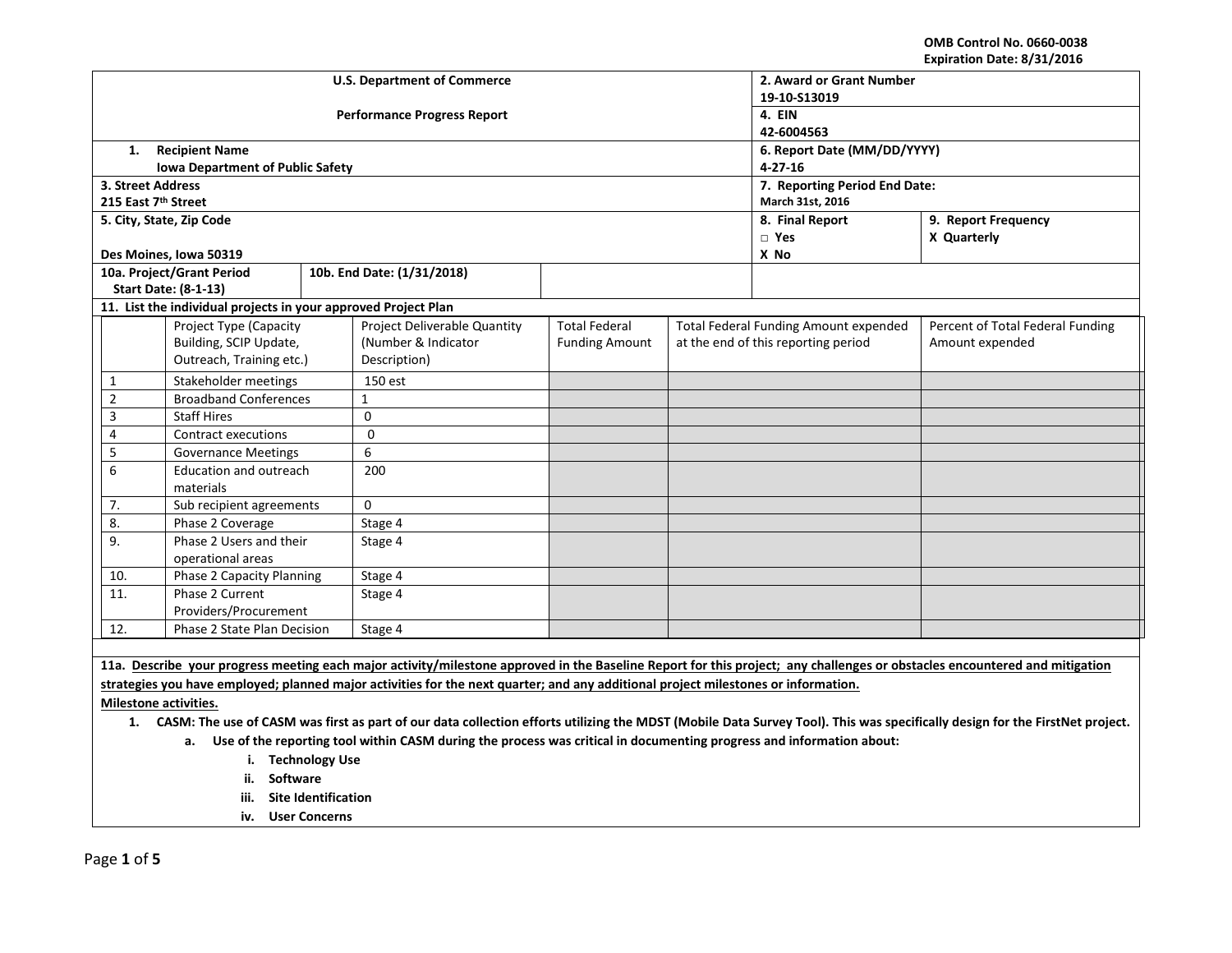- **v. General Feedback**
- **2. POC (Points of Contact) – This has been an ongoing concern for the FirstNet outreach effort.**
	- **a. Much of the state of Iowa public safety community is familiar with CASM and was willing to work with us updating it as long as it would be continued to be maintained, training would be provided, and it would not duplicate efforts.**
		- **i. We worked with Homeland Security and OEC to ensure that this tool would be continued to be used for FirstNet and LMR communications for the foreseeable future.**
		- **ii. Have developed online training to assist public safety personnel, and will continue to make online webinars available.**
		- **iii. Improved awareness and access to CASM by developing an online form process, which has seen an increase on nearly 1 applicant a week for CASM access.**
		- **iv. Worked with Homeland to make sure as much data as possible would satisfy their reporting needs through existing CASM reports**
	- **b. We are now further engaging the Iowa Homeland Security regions to help them monitor and maintain the information within CASM**
		- **i. This will allow for improved communication with agencies during FirstNet deployment**
		- **ii. Continue to provide current and accurate information about county and agency resources**
		- **iii. Identify potential resources for cache reserves or assets which may be conducive to any future FirstNet emergency deployment**

## **3. Reporting**

- **a. We have been providing reports to all counties and agency contacts about participation and the maintaining of current information**
	- **i. This has resulted in an awareness of obstacles and areas of concern for communication in our state**
	- **ii. The final report will be delivered in May 2016 detailing to our board areas where we were unsuccessful in communicating with agencies, and also bring attention to our legislators a need for improvement and enforcement for response.**

## **4. Milestones**

- **a. Our newly created RIC(Regional Interoperability Committees) are now taking it upon themselves to reach out to counties to assist in improving outreach communication and maintaining up-to-date contact information.**
	- **i. Already the RICs have submitted a plan in which Regions will choose who will be the default secondary contact for agencies in which one does not exist.**
	- **ii. RICs are already beginning to depend on our newly mined data for their own regional and local outreach for FirstNet,**
	- **iii. Contacts have begun updating Communication Units and Devices available for deployment and interoperability. This includes mobile units which may be able to support FirstNet capabilities in the future.**
- **b. We have hit a HIGH mark in registrations for our CASM online training with 85 registrants to learn about what is CASM and why it is important for our FirstNet outreach effort**
	- **i. We continue to have requests for more training and are still seeing over 50 registrants on average, and once our video is made public on YouTube we will be able to reach more personnel 24/7, when it is convenient for them.**
	- **ii. The PS Library and CASM Mobile app are reinforcing awareness and utility of FirstNet for public safety personnel.**
- **c. Engagement with CASM point of contact effort has also led to:**
	- **i. More accurate communication with public safety personnel across the state for information updates concerning FirstNet.**
	- **ii. An increased awareness of the COML and COMT designations and their current and future need.**
	- **iii. Improved relations with public safety personnel across the state, as evident by an increase in participation and desire for meetings, training, and more information sharing.**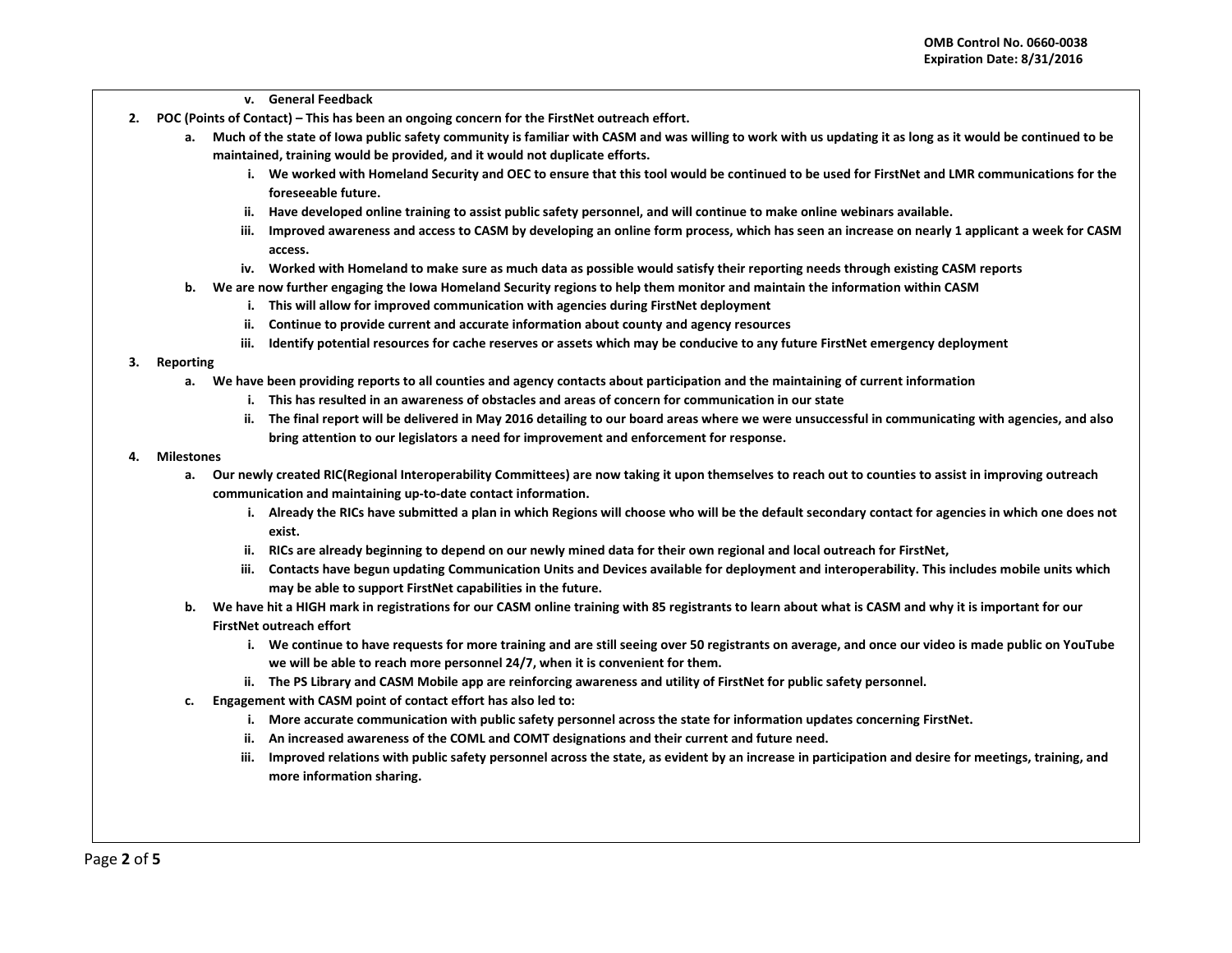We are making videos for the FIRSTNET initiative in Iowa. This will help educate public safety on the network. We are also revamping our website to reflect more outreach on **firstnet. Using marketing tools such as FACEBOOK and Twitter more often to keep the message moving. Our RICS continue to meet monthly and are slowly growing interest in their roles. The ICN FIRSTNET broadband subcommittee of the Interop Board continues to work toward the 2nd consultation in Iowa in 2016. ICN recently held a broadband summit at the ICN in which we engage the private sector in FIRSTNET. <https://icn.iowa.gov/sites/default/files/publications/2016/Jan-Feb-2016-ICN-Insider.pdf> Sgt. Lampe along with Chair of FIRSTNET Broadband Committee Ric Lumbard, attended the Conference/Summit and was seated on the panel. (Ref question 11 (2)**

**11b. If the project team anticipates requesting any changes to the approved Baseline Report in the next quarter, describe those below. Note that any substantive changes to the Baseline Report must be approved by the Department of Commerce before implementation.**

**NONE**

**11c. Provide any other information that would be useful to NTIA as it assesses this project's progress.** 

**As indicated in the grant modification package, we intend to make use of 1 current state employee as Deputy SWIC to be responsible for the RIC formation and governance of FIRSTNET in Iowa.** 

**11d. Describe any success stories or best practices you have identified. Please be as specific as possible.**

**DPS has partnered with the ICN on staffing for data collection on the CASM and trying to establish POC for the CASM tool when FIRSTNET comes to Iowa. Using the current state employees and using SLIGP funding, makes it very smooth for getting the information we need.**

**12. Personnel** 

**12a. If the project is not fully staffed, describe how any lack of staffing may impact the project's time line and when the project will be fully staffed.**

## **12b. Staffing Table**

| Job Title                               | FTE % | <b>Project(s) Assigned</b>                             | Change |
|-----------------------------------------|-------|--------------------------------------------------------|--------|
| DPS Interoperability Officer Sgt. Lampe |       | 50% of wages paid by SLIGP funds for SLIGP activities  | No     |
| Administrative Assistant (secretary)    |       | 100% of wages paid by SLIGP funds for SLIGP activities | No     |

Add Row Remove Row

**13. Subcontracts (Vendors and/or Sub recipients)**

**13a. Subcontracts Table – Include all subcontractors. The totals from this table must equal the "Subcontracts Total" in Question 14f.**

| Name | Subcontract Purpose | Type             | RFP/RFQ       | Contract | Start | End Date | Total Federal          | <b>Total Matching</b>  | Project and % Assigned |
|------|---------------------|------------------|---------------|----------|-------|----------|------------------------|------------------------|------------------------|
|      |                     | (Vendor/Subrec., | <b>Issued</b> | Executed | Date  |          | <b>Funds Allocated</b> | <b>Funds Allocated</b> |                        |
|      |                     |                  | (Y/N)         | (Y/N)    |       |          |                        |                        |                        |

Page **3** of **5**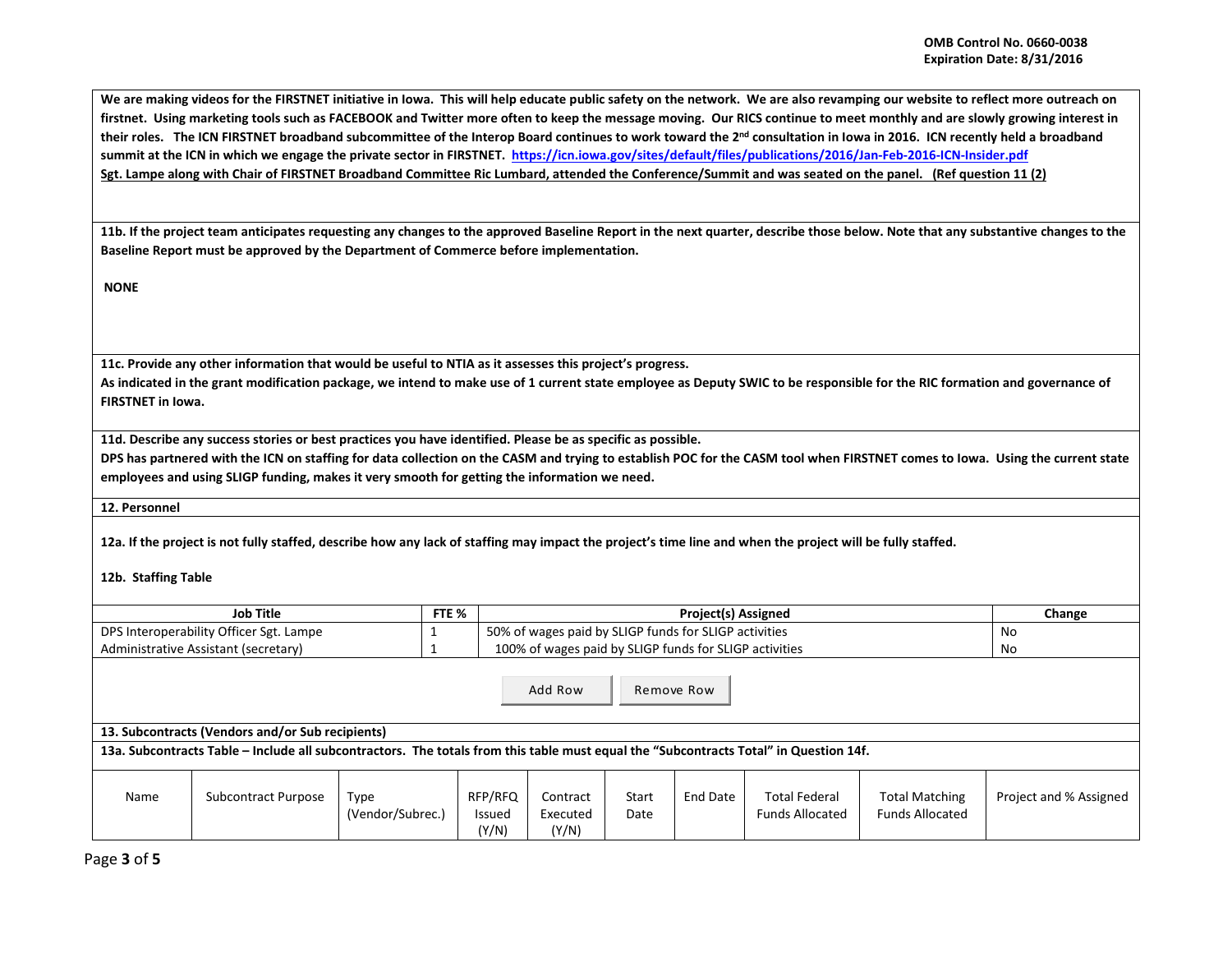| Federal<br>Engineering                                                                                                                                                                       | <b>SLIGP</b> activities     |                                                                              | Vendor                   | N                   | Y                   | $8 - 1 - 13$                                      | $3 - 1 - 16$                | 71,781                         | 17,945            |                          |  |  |
|----------------------------------------------------------------------------------------------------------------------------------------------------------------------------------------------|-----------------------------|------------------------------------------------------------------------------|--------------------------|---------------------|---------------------|---------------------------------------------------|-----------------------------|--------------------------------|-------------------|--------------------------|--|--|
| Connect Iowa                                                                                                                                                                                 | <b>SLIGP Outreach</b>       |                                                                              | Vendor                   | Y                   | Y                   | $8 - 1 - 14$                                      | $8 - 1 - 16$                | 182,651                        | 45,663            |                          |  |  |
| Unknown<br>vendor                                                                                                                                                                            | Phase 2                     |                                                                              | Vendor                   | $\mathsf{N}$        | N                   | $\blacksquare$                                    | $\overline{\phantom{a}}$    | 678,504                        | 169,626           |                          |  |  |
| Federal<br>Engineering                                                                                                                                                                       | SLIGP activities            |                                                                              | Vendor                   | N                   | Y                   | $4 - 7 - 14$                                      | $4 - 1 - 16$                | 162,000                        | 40,500            |                          |  |  |
| <b>RICOH</b>                                                                                                                                                                                 | Copier lease                |                                                                              | Vendor                   | ${\sf N}$           | Y                   | $11 - 1 - 13$                                     | $10-31-16$                  | 8,640                          | 2,160             |                          |  |  |
|                                                                                                                                                                                              |                             |                                                                              |                          |                     |                     | Remove Row                                        |                             |                                |                   |                          |  |  |
|                                                                                                                                                                                              |                             | 13b. Describe any challenges encountered with vendors and/or sub recipients. |                          |                     |                     |                                                   |                             |                                |                   |                          |  |  |
|                                                                                                                                                                                              |                             |                                                                              |                          |                     |                     |                                                   |                             |                                |                   |                          |  |  |
| 14. Budget Worksheet                                                                                                                                                                         |                             |                                                                              |                          |                     |                     |                                                   |                             |                                |                   |                          |  |  |
| Columns 2, 3 and 4 must match your current project budget for the entire award, which is the SF-424A on file.                                                                                |                             |                                                                              |                          |                     |                     |                                                   |                             |                                |                   |                          |  |  |
| Only list matching funds that the Department of Commerce has already approved.                                                                                                               |                             |                                                                              |                          |                     |                     |                                                   |                             |                                |                   |                          |  |  |
| Project Budget Element (1)                                                                                                                                                                   |                             | <b>Federal Funds</b>                                                         | <b>Approved Matching</b> |                     | <b>Total Budget</b> |                                                   | <b>Federal Funds</b>        | <b>Approved Matching Funds</b> |                   | Total Funds Expended (7) |  |  |
|                                                                                                                                                                                              |                             | Awarded (2)                                                                  | Funds (3)                |                     | (4)                 |                                                   | Expended (5)                | Expended (6)                   |                   |                          |  |  |
| a. Personnel Salaries                                                                                                                                                                        |                             | 183,805                                                                      | 45,951                   |                     | 229,756             |                                                   | 133,509                     | 33,377                         |                   | 166,886                  |  |  |
| b. Personnel Fringe Benefits                                                                                                                                                                 |                             | 81,480                                                                       | 20,370                   |                     | 101,850             |                                                   | 51,215                      | 12,804                         |                   | 64,019                   |  |  |
| c. Travel                                                                                                                                                                                    |                             | 215,652                                                                      | 53,913                   |                     | 269,565             |                                                   | 28,694<br>7,173<br>$\Omega$ |                                |                   | 35,867                   |  |  |
| d. Equipment                                                                                                                                                                                 |                             | $\mathbf 0$                                                                  | $\Omega$                 |                     | $\mathbf 0$         |                                                   | 0                           | 3,992                          |                   | $\Omega$<br>19,960       |  |  |
| e. Materials/Supplies<br>f. Subcontracts Total                                                                                                                                               |                             | 42,833                                                                       | 10,709<br>275,894        |                     | 53,542              |                                                   | 15,968                      |                                |                   |                          |  |  |
| 1,103,576<br>g. Other<br>28,912                                                                                                                                                              |                             |                                                                              |                          | 1,379,470<br>36,140 |                     | 286,599<br>30,403                                 | 71,650<br>7,601             |                                | 358,249<br>38,004 |                          |  |  |
|                                                                                                                                                                                              | h. Total Costs<br>1,656,258 |                                                                              | 7,228<br>414,065         |                     | 2,070,323           |                                                   |                             | 136,597                        |                   | 682,985                  |  |  |
| i. % of Total<br>80%                                                                                                                                                                         |                             | 20%                                                                          |                          |                     |                     | 546,388<br>80%<br>20%                             |                             |                                | 100%              |                          |  |  |
| 100%<br>15. Certification: I certify to the best of my knowledge and belief that this report is correct and complete for performance of activities for the purpose(s) set forth in the award |                             |                                                                              |                          |                     |                     |                                                   |                             |                                |                   |                          |  |  |
|                                                                                                                                                                                              |                             |                                                                              |                          |                     |                     |                                                   |                             |                                |                   |                          |  |  |
| documents.                                                                                                                                                                                   |                             |                                                                              |                          |                     |                     |                                                   |                             |                                |                   |                          |  |  |
|                                                                                                                                                                                              |                             | 16a. Typed or printed name and title of Authorized Certifying Official       |                          |                     |                     | 16c. Telephone (area code, number, and extension) |                             |                                |                   |                          |  |  |
|                                                                                                                                                                                              |                             |                                                                              |                          |                     |                     |                                                   | 515-725-6113                |                                |                   |                          |  |  |